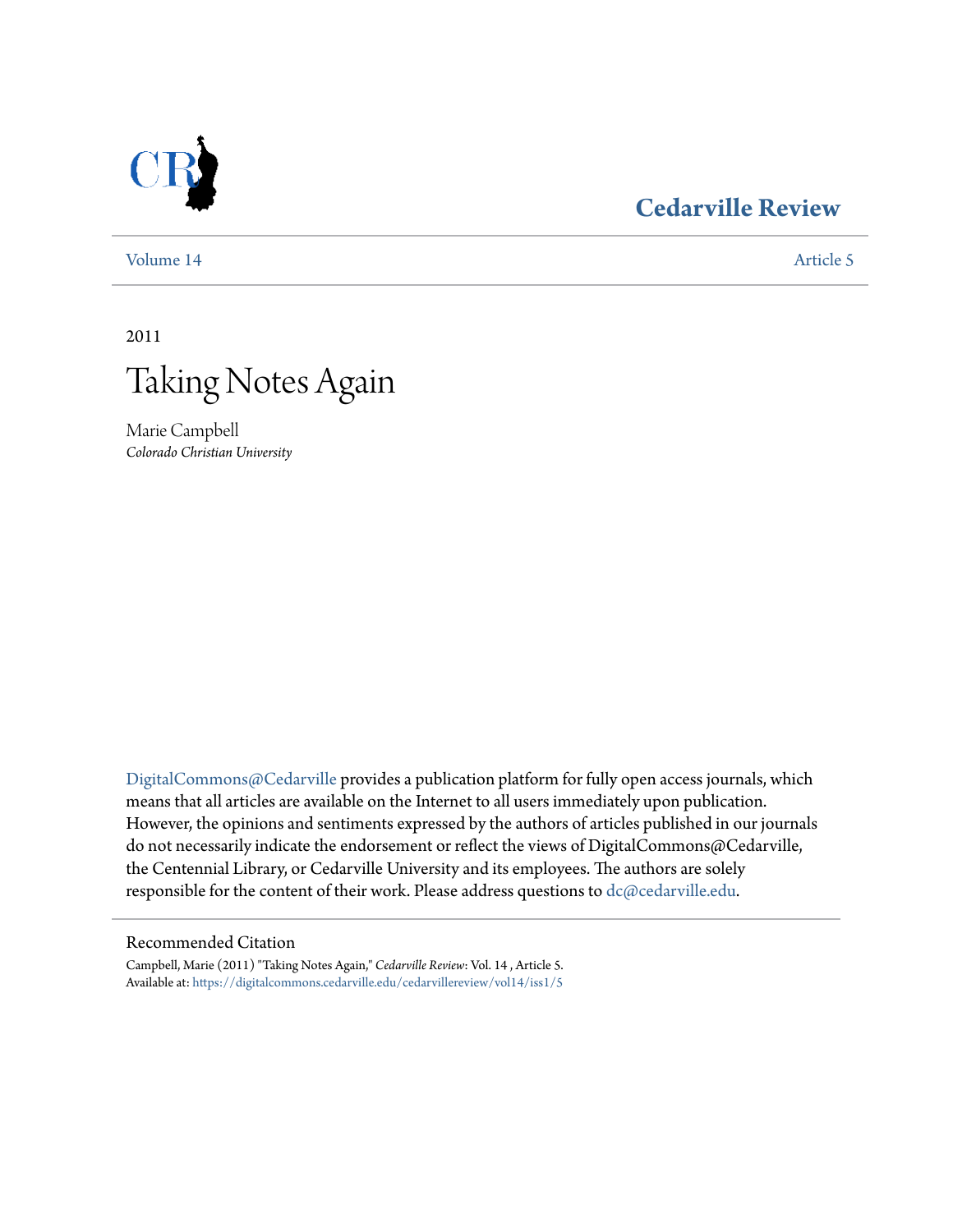# Taking Notes Again

Browse the contents of [this issue](https://digitalcommons.cedarville.edu/cedarvillereview/vol14/iss1) of *Cedarville Review*.

#### **Keywords**

Poetry

#### **Creative Commons License**  $\bigcirc$   $\circ$

This work is licensed under a [Creative Commons Attribution-Noncommercial-No Derivative Works 4.0](http://creativecommons.org/licenses/by-nc-nd/4.0/) [License.](http://creativecommons.org/licenses/by-nc-nd/4.0/)

### **About the Contributor (Optional)**

Marie Campbell was homeschooled through high school and is now an English major at Colorado Christian University. She enjoys singing, acting, playing the flute, snowbarding, and scrapbooking. She hopes to someday publish historical fiction for children.

Follow this and additional works at: [https://digitalcommons.cedarville.edu/cedarvillereview](https://digitalcommons.cedarville.edu/cedarvillereview?utm_source=digitalcommons.cedarville.edu%2Fcedarvillereview%2Fvol14%2Fiss1%2F5&utm_medium=PDF&utm_campaign=PDFCoverPages)



Part of the [Poetry Commons](http://network.bepress.com/hgg/discipline/1153?utm_source=digitalcommons.cedarville.edu%2Fcedarvillereview%2Fvol14%2Fiss1%2F5&utm_medium=PDF&utm_campaign=PDFCoverPages)